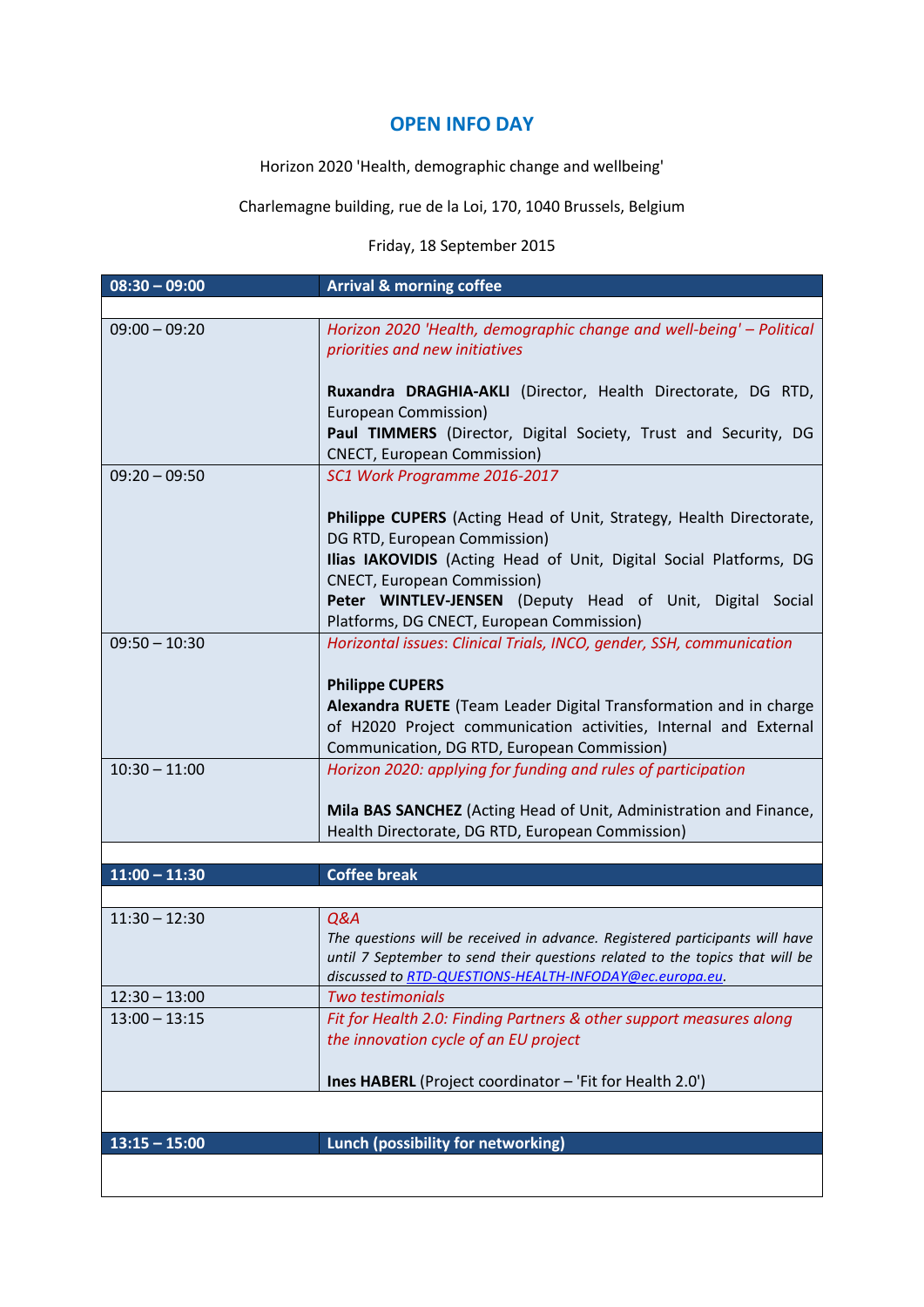#### **15:00 – 17:30****Parallel Workshops**

# *Financial instruments*

#### • SME instrument

- InnovFin Infectious Diseases (IDFF)
- Two success stories
- $\bullet$  Q&A

### **Philippe CUPERS**

**Line MATTHIESSEN** (Head of Unit, Fighting infectious diseases and advancing public health, Health Directorate, DG RTD, European Commission)

**John DAVIS** (Head of Division, Life Sciences and Health, European Investment Bank)

### *Partnerships with industry*

- $\bullet$  IMI2
- EIT-KIC-Health
- Two success stories
- $\bullet$  Q&A

**Pierre MEULIEN** (Executive Director, Innovative Medicine Initiative) – TBC **Peter OLESEN** (Chairman of the EIT Governing Board) – TBC

*ICT*

- eHealth
- ICT for Active and Healthy Ageing
- Standards and Interoperability
- $\bullet$  Q&A

**Monika LANZENBERGER Jan KOMAREK Bruno DE OLIVEIRA ALVES Ramon SANMARTIN SOLA Horst KRAEMER** (Programme Officers, Digital Social Platforms, DG CNECT, European Commission)